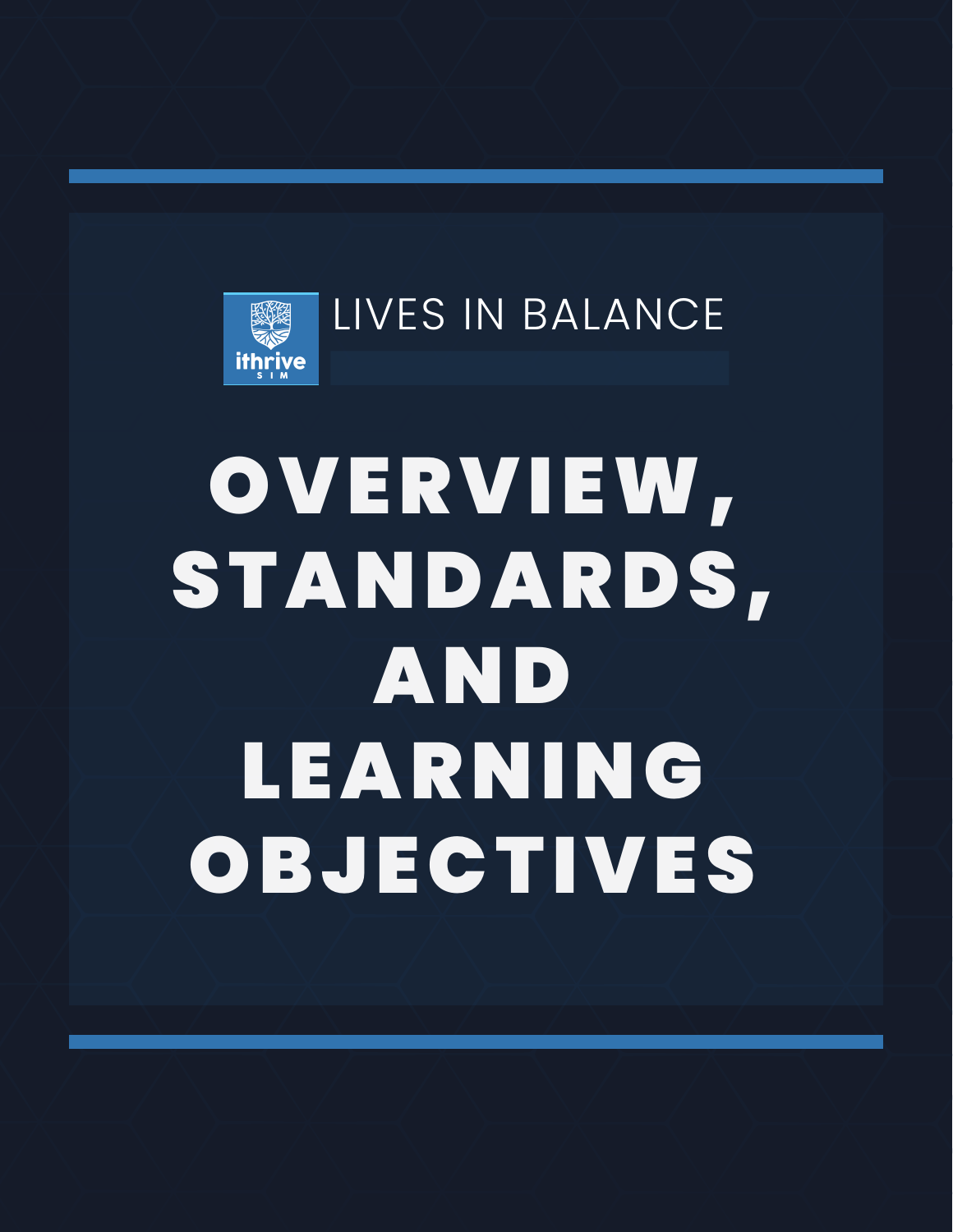## **TABLE OF CONTENTS**

#### LIVES IN BALANCE AT A GLANCE

[An overview of the purpose, core features, and implementation](#page-2-0)  basics of *Lives in Balance*.

#### LEARNING OBJECTIVES & STANDARDS

[This guide–meant to be easy to share with administrators–outlines](#page-3-0)  the simulation's learning objectives, plus the national and state-level Social and Emotional Learning, Social Justice, Civics, and English Language Arts standards with which it aligns.

#### EVALUATION: DECISION-MAKING RUBRIC

[A rubric that teachers and students can use to evaluate and build](#page-7-0)  awareness of key civic and social and emotional skills students practice during the simulation.

**To view a black and white, printer-friendly version of this packet, click [here.](https://ithrivegames.org/wp-content/uploads/2021/03/LIB-Overview-Standards-Learning-Objectives-PF.pdf)**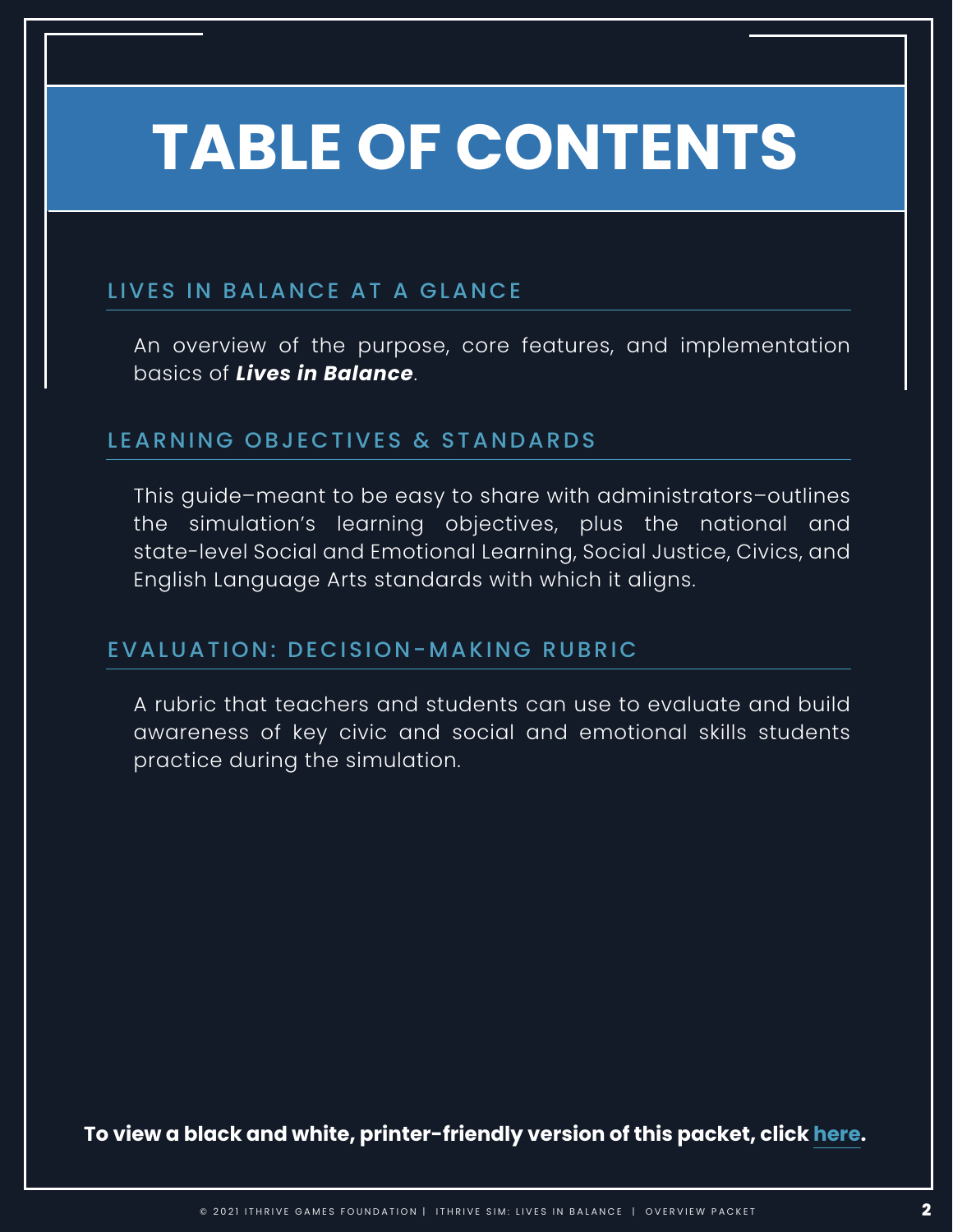<span id="page-2-0"></span>

LIVES IN BALANCE AT-A-GLANCE

#### WHY ITHRIVE SIM: LIVES IN BALANCE?

*iThrive Sim: Lives in Balance* is designed to engage your students in an empowering civic and social and emotional learning experience. Our scaffolding approach encourages "learning by doing" in the form of role-play simulation. We provide students with the tools, techniques, resources, and motivation to advocate for themselves. To do so, they use data, primary source documents, and their own values and communication skills to guide them. This role-playing simulation was designed for virtual classrooms but can also be played in person without video conferencing software. You can review all recommended implementation options in this *Implementation Guide*.

#### ROLE OF THE TEACHER

In *iThrive Sim: Lives in Balance*, students control the conversation and make the decisions. The teacher's role is to 1) prepare students to engage in and learn from the simulation, 2) launch and run the simulation from the *iThrive Sim* platform (unless iThrive Sim staff is facilitating for you), 3) observe the simulation live or via recording if possible, and 4) guide students in debriefing the simulation.

#### TECHNOLOGY SPECS

The *iThrive Sim* platform is device-agnostic and web-based. It will work anywhere you have WiFi. You can use any device. It does require 1:1 devices for you and students, and you will need video conferencing software, such as Zoom.

TIP: For players using one screen, please advise them to size the *iThrive Sim: Lives in Balance* game window to at least half the screen size so they can see the whole platform. If players can use two screens to play, they can use one for video conferencing software and one for the *iThrive Sim* platform. Players on mobile phones will need to toggle between the two applications.

#### CLASSROOM SETUP

*iThrive Sim: Lives in Balance* was designed to be played by six students, virtually or in person. Classes can be divided into groups of six to play. Consult our **Implementation Guide** for different set-up options that can accommodate various scheduling needs and class sizes.

#### HOW LONG DOES THIS TAKE?

In addition to prep time, teachers should plan to devote at least three class periods of 45 minutes each to teaching with *iThrive Sim: Lives in Balance*: one period to prepare for the simulation with students, one period to play and one period to debrief.

Teachers should allow extra time for extension activities of their choice, including our [suggested activities. N](https://ithrivegames.org/lives-in-balance-getting-started/)ot including optional activities, students should plan to spend about 45 minutes outside of class preparing for the simulation.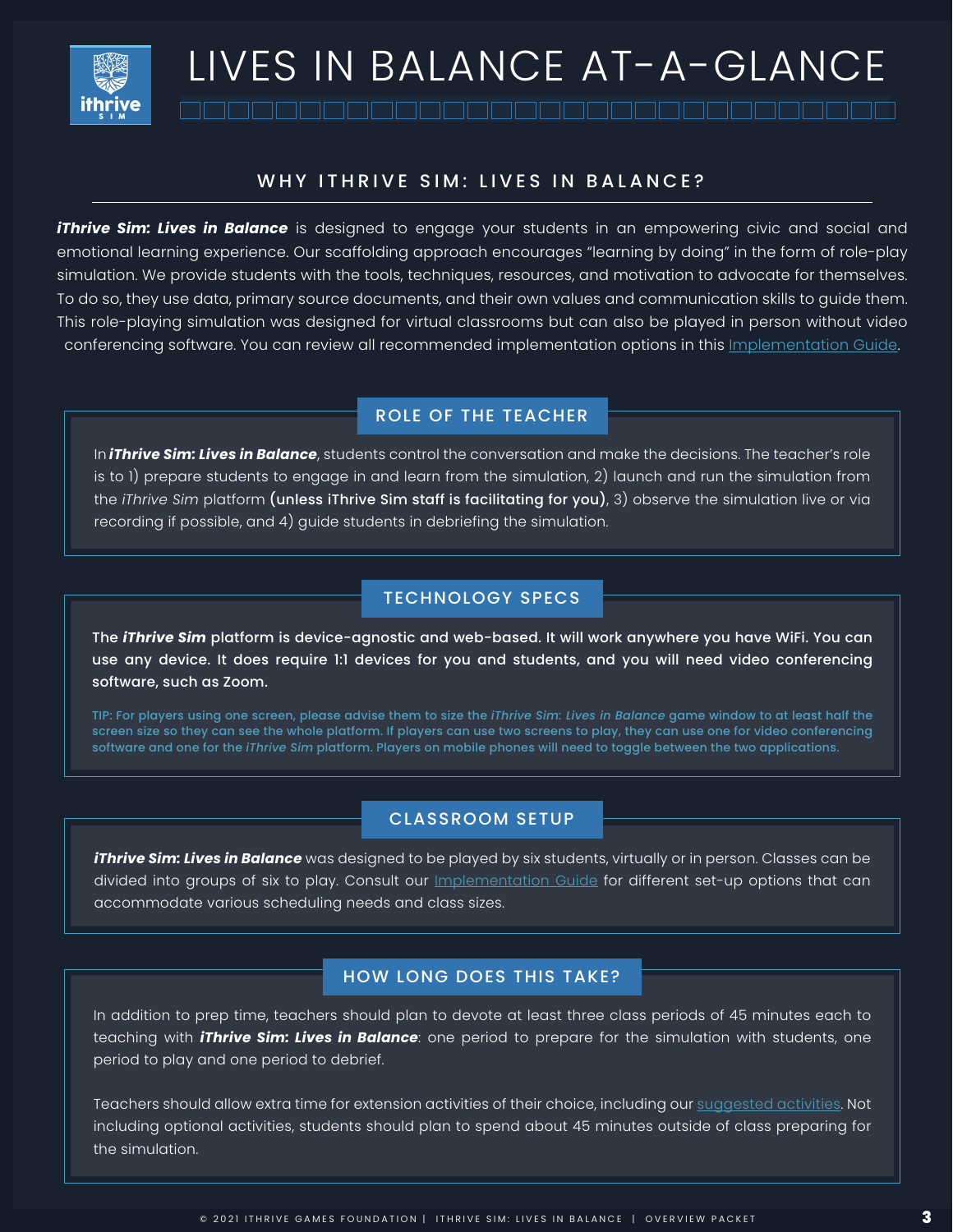<span id="page-3-0"></span>

#### IN ITHRIVE SIM: LIVES IN BALANCE, STUDENTS WILL BE ABLE TO:



**ITHRIVE SIM: LIVES IN BALANCE** meets the standards outlined below, including CASEL-aligned Social and Emotional Learning (SEL) standards; Learning for Justice Social Justice Standards; national College, Career, and Civic Life (C3) Framework standards; California's History-Social Science content standards; and Common Core English Language Arts (ELA) Standards for History/Social Studies. We begin with Social and Emotional Learning standards because grounding learning experiences in SEL enhances relationships and engagement, ultimately supporting mastery of content.

#### **SOCIAL AND EMOTIONAL LEARNING (SEL) STANDARDS**

*iThrive Sim: Lives in Balance* aligns to standards for each of th[e Core SEL Competencies:](https://casel.org/core-competencies/) self-awareness, self-management, social awareness, responsible decision-making, and relationship skills. Specific standards language is from the [Minnesota K-12 SEL Standards.](https://education.mn.gov/MDE/dse/safe/social/imp/)

#### **SELF-AWARENESS**

• Advocate for the rights of self and others.

#### **SELF-MANAGEMENT**

• Practice strategies for recognizing and coping with stress/distress.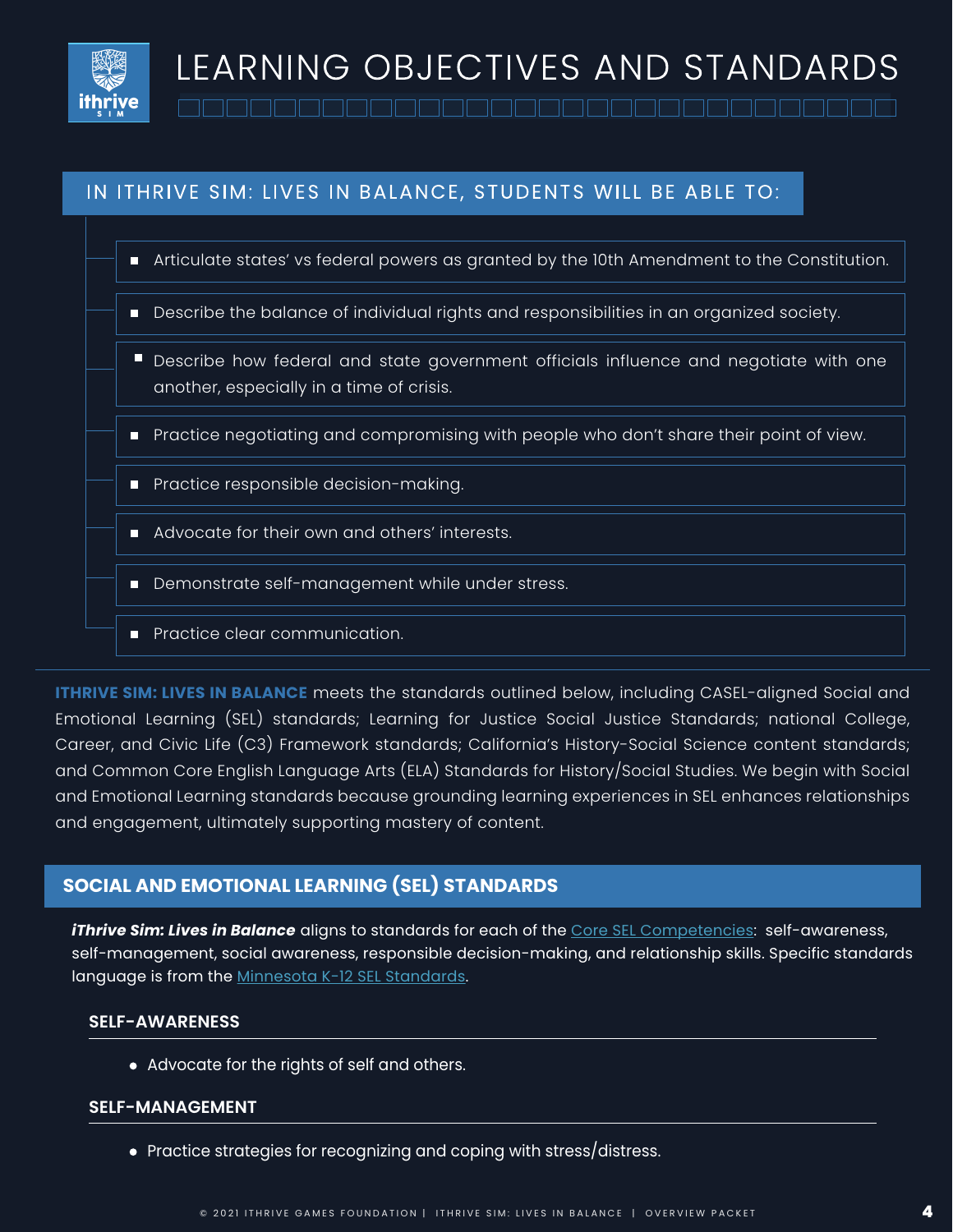- Express understanding of those who hold different opinions.
- Ask questions of others to deepen understanding of the perspective of others.
- Differentiate between the factual and emotional content of what a person says.

#### **RESPONSIBLE DECISION-MAKING**

- Demonstrate ability to consider personal responsibility, social norms, safety concerns and ethical standards in making decisions.
- Assess lessons learned from past experiences and mistakes when making decisions.
- Analyze and evaluate evidence, arguments, claims, and beliefs to inform effective decisions.
- Describe and apply negotiation skills.

#### **RELATIONSHIP SKILLS**

Use assertive communication to get needs met without negatively impacting others.

#### **LEARNING FOR JUSTICE SOCIAL JUSTICE STANDARDS**

| <b>DIVERSITY ANCHOR STANDARD #10:</b> | Students will examine diversity in social, cultural, political and<br>historical contexts rather than in ways that are superficial or<br>oversimplified.                                         |
|---------------------------------------|--------------------------------------------------------------------------------------------------------------------------------------------------------------------------------------------------|
| <b>JUSTICE ANCHOR STANDARD #12:</b>   | Students will recognize unfairness on the individual level (e.g.,<br>biased speech) and injustice at the institutional or systemic level<br>(e.g., discrimination).                              |
| <b>JUSTICE ANCHOR STANDARD #14</b>    | Students will recognize that power and privilege influence<br>relationships on interpersonal, intergroup and institutional levels<br>and consider how they have been affected by those dynamics. |

#### **COLLEGE, CAREER, AND CIVIC LIFE (C3) FRAMEWORK SOCIAL STUDIES STANDARDS**

**Lives in Balance** aligns t[o national C3 social studies standards i](https://www.socialstudies.org/standards/c3)n Dimensions 2-4 for grades 9-12.

#### **DIMENSION 2: APPLYING DISCIPLINARY CONCEPTS AND TOOLS**

#### **CIVICS**

| <b>D2.Civ.1.9-12</b> | Distinguish the powers and responsibilities of local, state, tribal, national and<br>international civic and political institutions. |
|----------------------|--------------------------------------------------------------------------------------------------------------------------------------|
| <b>D2.Civ.6.9-12</b> | Critique relationships among governments, civil societies, and economic<br>markets.                                                  |
| <b>D2.Civ.9.9-12</b> | Use appropriate deliberative processes in multiple settings.                                                                         |
| D2.Civ.13.9-12       | Evaluate public policies in terms of intended and unintended outcomes, and<br>related consequences.                                  |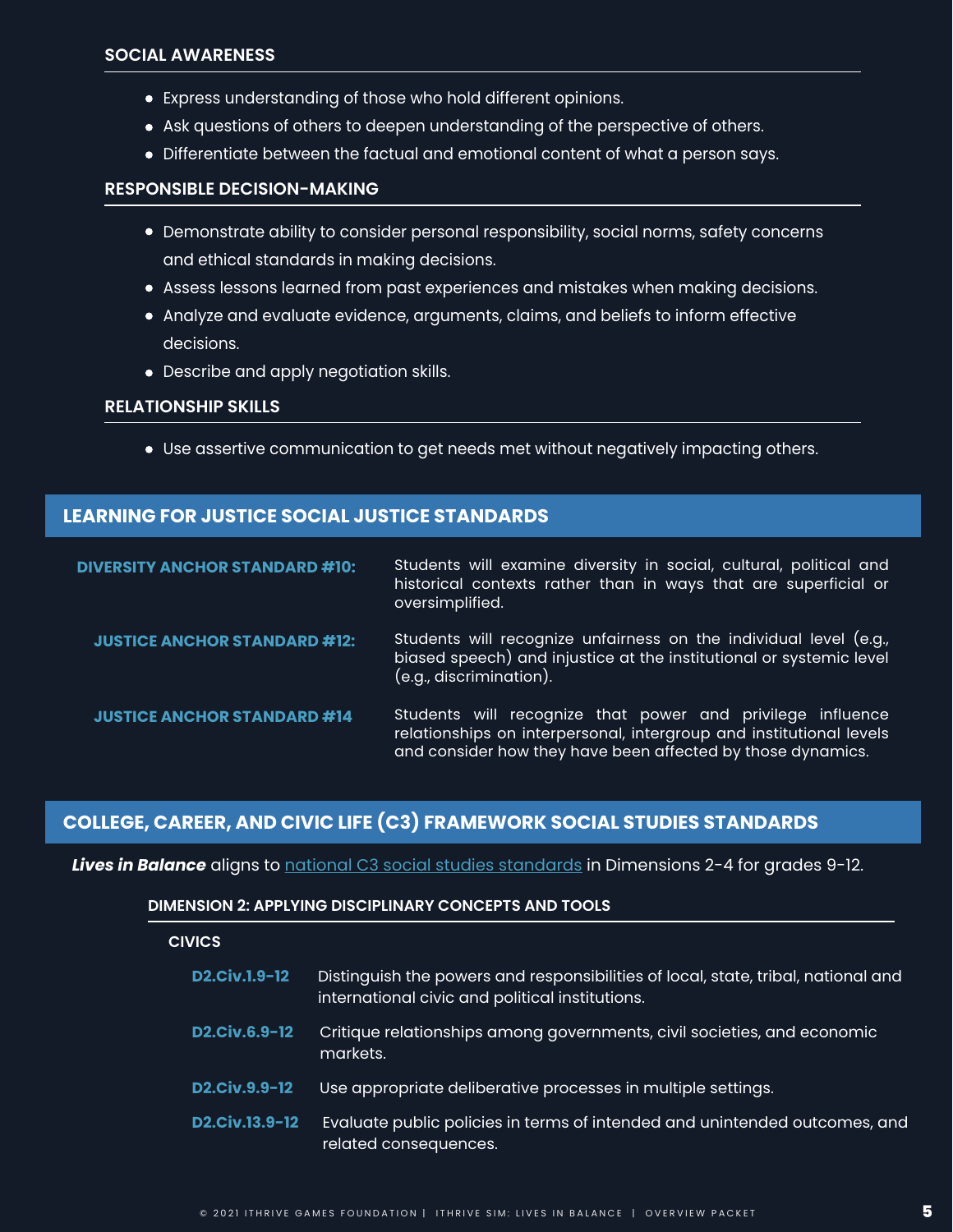#### **ECONOMICS**

Describe the possible consequences, both intended and unintended, of government policies to improve market outcomes. **D2.Eco.8.9-12**

#### **GEOGRAPHY**

- **D2.Geo.2.9-12** Use maps, satellite images, photographs, and other representations to explain  $\overline{\phantom{a}}$ relationships between the locations of places and regions and their political, cultural, and economic dynamics.
- **D2.Geo.8.9-12** Evaluate the impact of economic activities and political decisions on spatial  $\overline{\phantom{a}}$ patterns within and among urban, suburban, and rural regions.

#### **DIMENSION 3: EVALUATING SOURCES AND USING EVIDENCE**

Identify evidence that draws information directly and substantively from multiple sources to detect inconsistencies in evidence in order to revise or strengthen claims. **D3.3.9-12**

#### **DIMENSION 4: COMMUNICATING CONCLUSIONS AND TAKING INFORMED ACTION**

Assess options for individual and collective action to address local, regional, and global problems by engaging in self-reflection, strategy identification, and complex causal reasoning. **D4.7.9-12**

#### **CALIFORNIA HISTORY—SOCIAL SCIENCE CONTENT STANDARDS**

*iThrive Sim: Lives in Balance* aligns to [12th grade History—Social Science Content Standards for California](https://www.cde.ca.gov/BE/ST/SS/documents/histsocscistnd.pdf)  [Public Schools under the theme of Princ](https://www.cde.ca.gov/BE/ST/SS/documents/histsocscistnd.pdf)iples of American Democracy.

| <b>HS.12.PAD.12.3</b>   | Students evaluate and take and defend positions on what the fundamental<br>values and principles of civil society are (i.e., the autonomous sphere of<br>voluntary personal, social, and economic relations that are not part of<br>government), their interdependence, and the meaning and importance of<br>those values and principles for a free society. |
|-------------------------|--------------------------------------------------------------------------------------------------------------------------------------------------------------------------------------------------------------------------------------------------------------------------------------------------------------------------------------------------------------|
| <b>HS.12.PAD.12.3.2</b> | Explain how civil society makes it possible for people, individually or in<br>association with others, to bring their influence to bear on government in<br>ways other than voting and elections.                                                                                                                                                            |
| <b>HS.12.PAD.12.7</b>   | Students analyze and compare the powers and procedures of the national,<br>state, tribal, and local governments.                                                                                                                                                                                                                                             |
| HS.12.PAD.12.7.1        | Explain how conflicts between levels of government and branches of<br>government are resolved.                                                                                                                                                                                                                                                               |
| <b>HS.12.PAD.12.7.2</b> | Identify the major responsibilities and sources of revenue for state and<br>local governments.                                                                                                                                                                                                                                                               |
| HS.12.PAD.12.7.3        | Discuss reserved powers and concurrent powers of state governments.                                                                                                                                                                                                                                                                                          |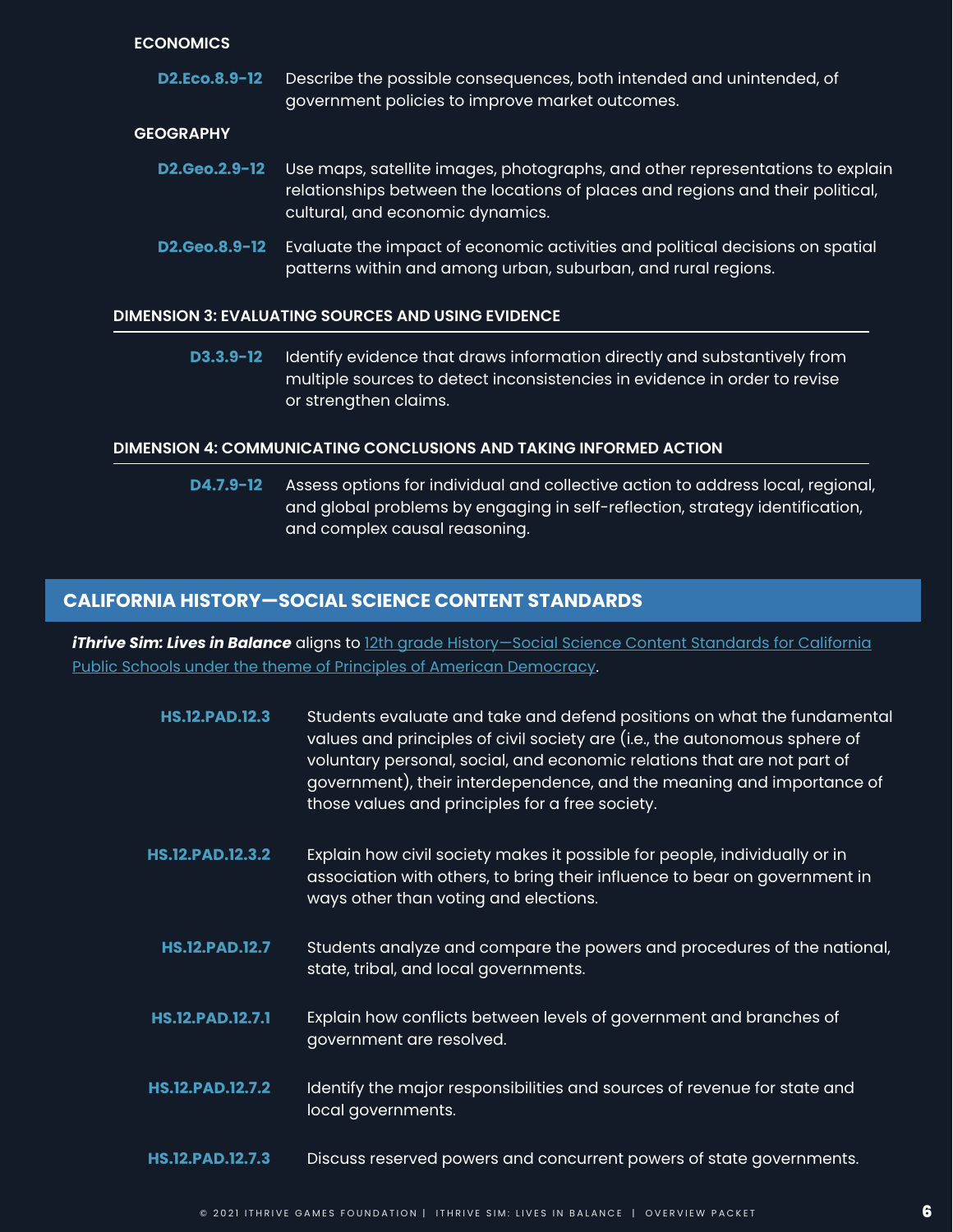#### **COMMON CORE ENGLISH LANGUAGE ARTS (ELA) STANDARDS FOR HISTORY/SOCIAL STUDIES**

*iThrive Sim: Lives in Balance* [aligns to 11th-12th grade Common Core English Language Arts \(ELA\) Standards for](http://www.corestandards.org/ELA-Literacy/RH/11-12/)  History/Social Studies.

| CCSS.ELA-LITERACY.RH.11-12.2        | Determine the central ideas or information of a primary or<br>secondary source; provide an accurate summary that makes<br>clear the relationships among the key details and ideas.                           |
|-------------------------------------|--------------------------------------------------------------------------------------------------------------------------------------------------------------------------------------------------------------|
| <b>CCSS.ELA-LITERACY.RH.11-12.3</b> | Evaluate various explanations for actions or events and determine<br>which explanation best accords with textual evidence,<br>acknowledging where the text leaves matters uncertain.                         |
| CCSS.ELA-LITERACY.RH.11-12.7        | Integrate and evaluate multiple sources of information presented<br>in diverse formats and media (e.g., visually, quantitatively, as well<br>as in words) in order to address a question or solve a problem. |
| <b>CCSS.ELA-LITERACY.RH.11-12.8</b> | Evaluate an author's premises, claims, and evidence by<br>corroborating or challenging them with other information.                                                                                          |
| <b>CCSS.ELA-LITERACY.RH.11-12.9</b> | Integrate information from diverse sources, both primary and<br>secondary, into a coherent understanding of an idea or event,<br>noting discrepancies among sources.                                         |